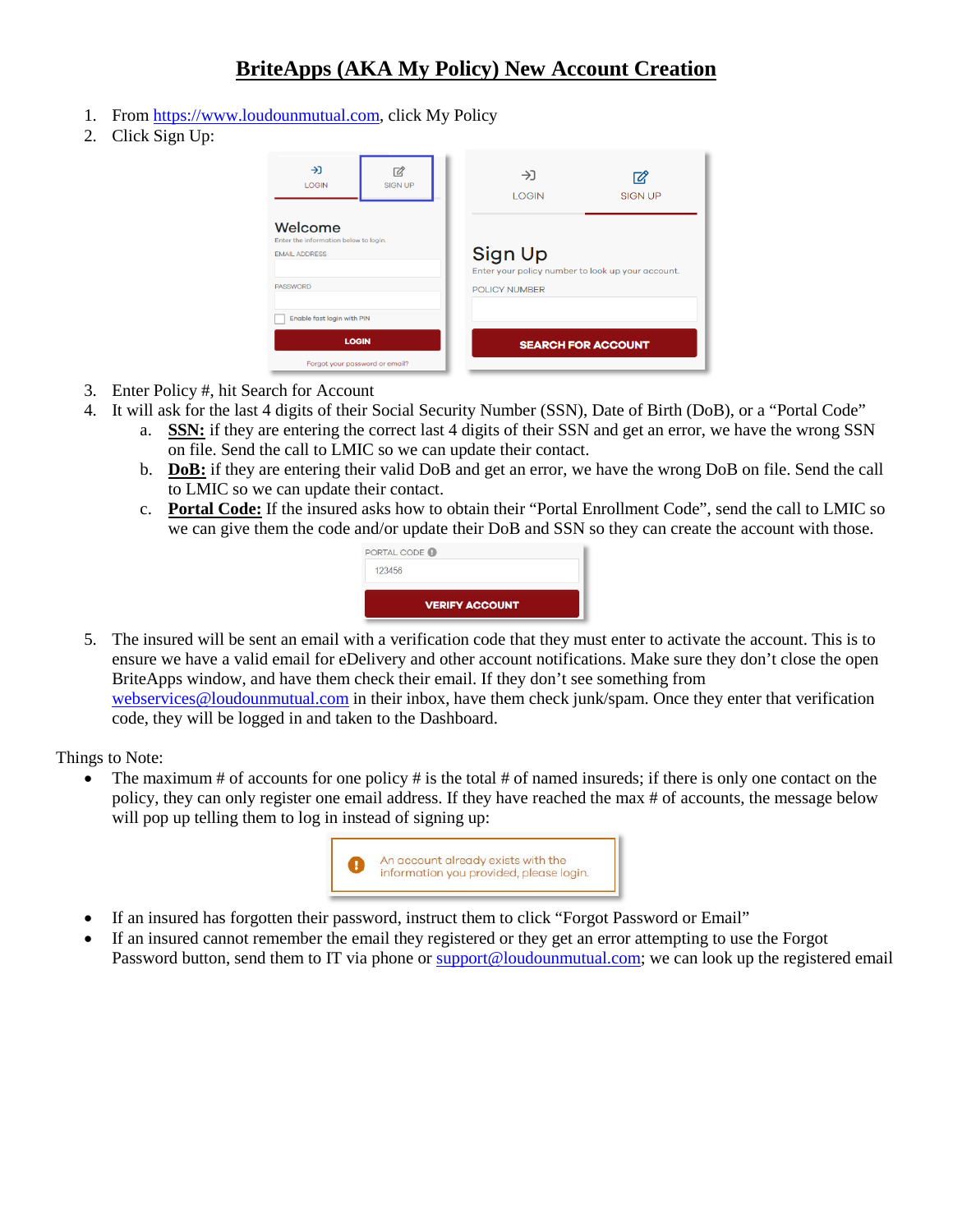## **BriteApps Site Interface**

**Dashboard** (first screen the insured sees when logging in; contains shortcuts to pay bill, file claim, view agent/LMIC contact information, and add policies to their account):

| <b>LOUDOUN MUTUAL</b><br>INSURANCE COMPANY | <b>Welcome</b>                       |                   |                   |
|--------------------------------------------|--------------------------------------|-------------------|-------------------|
|                                            | Payments                             | Claims            | Your Agent<br>ల్ల |
|                                            | \$495.00 due by<br>02/16/2021        | No Open<br>Claims | sample<br>agency  |
| <b><i>C</i></b> DASHBOARD                  |                                      |                   |                   |
| <b>ES PAYMENTS</b>                         | Make Payment                         | File a New Claim  | Contact My Agent  |
| <b>POLICIES</b><br>☞                       | Policies                             |                   |                   |
| <b>E</b> CLAIMS                            | <b>Homeowners</b><br>Policy #H000000 |                   |                   |
| <b>ED DOCUMENTS</b>                        | <b>View Policy</b>                   |                   |                   |
| <b>CONTACT</b><br>$\mathbf{L}$             | <b>Add Missing Policy</b>            |                   |                   |

**View Account** (change password, update email/phone, set up eDelivery of policy documents):

|                                                 |                             | Click the person icon,<br>then "View Account"   | <b>VIEW ACCOUNT</b><br><b>LOG OUT</b> |  |
|-------------------------------------------------|-----------------------------|-------------------------------------------------|---------------------------------------|--|
| LOUDOUN MUTUAL.<br>INSURANCE COMPANY            | <b>Welcome</b>              |                                                 |                                       |  |
|                                                 | Payments<br>\$495.00 due by | Claims                                          | Your Agent<br>௨                       |  |
| <b>My Account</b>                               |                             |                                                 |                                       |  |
| <b>Account Settings</b><br><b>Phone Numbers</b> |                             | <b>Document Delivery</b>                        |                                       |  |
| <b>Emails</b>                                   |                             | <b>Go Paperless*</b><br>Receive paper documents |                                       |  |
| <b>Change Password</b>                          |                             |                                                 |                                       |  |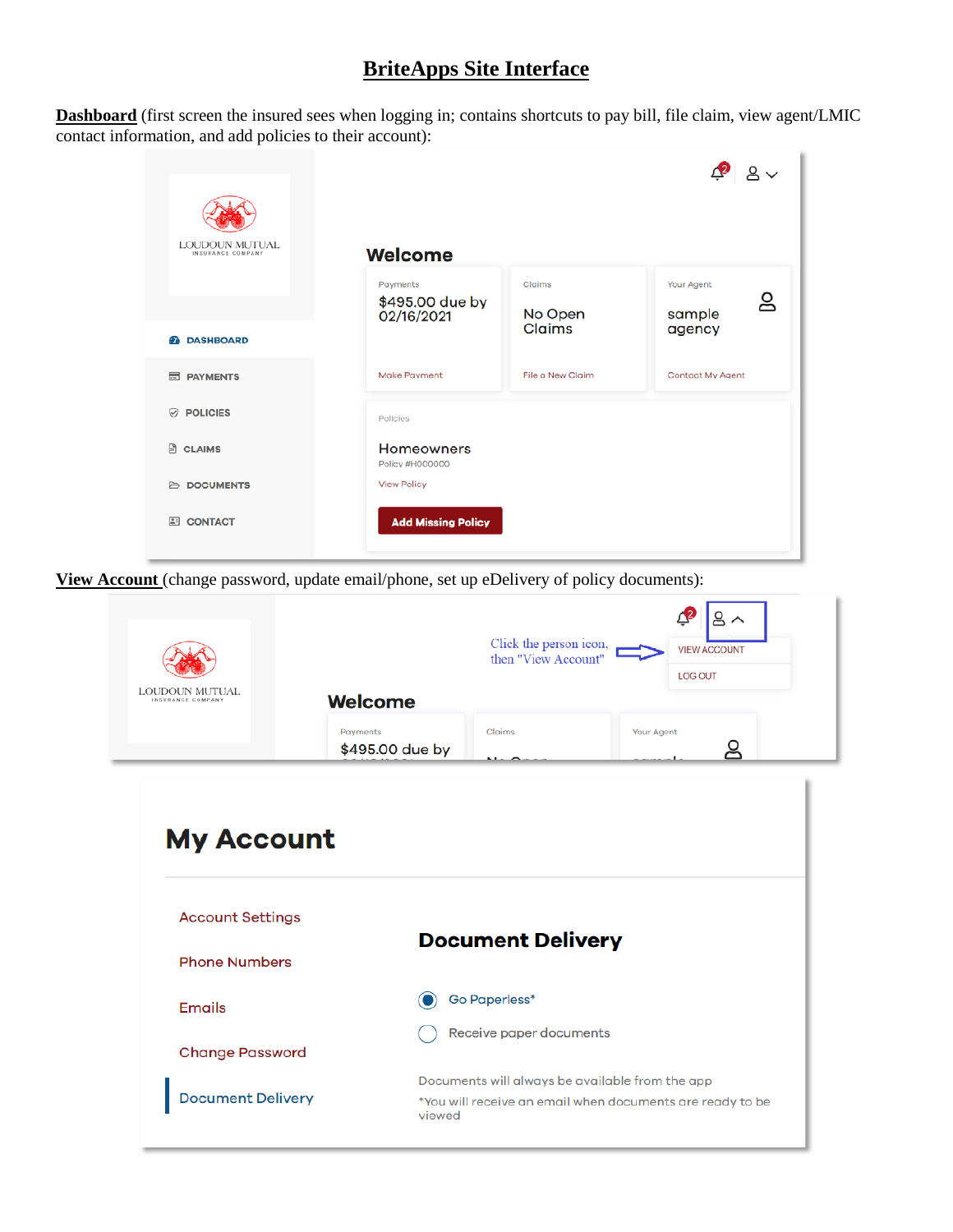**Payments** (pay bill, add/remove payment methods, change payment plan, and see receipts):

| <b>LOUDOUN MUTUAL</b><br>INSURANCE COMPANY           |                                                                          |                                                                           |              |
|------------------------------------------------------|--------------------------------------------------------------------------|---------------------------------------------------------------------------|--------------|
|                                                      | <b>Payments</b><br><b>Make Payments</b>                                  | <b>Payment Plans</b>                                                      | $\bullet$    |
| <b>DASHBOARD</b><br><b>B</b><br><b>Ed PAYMENTS</b>   | <b>Payment Methods</b><br><b>Payment Plans</b><br><b>Payment History</b> | 命 123 Main St<br>Policy #H000000<br><b>CURRENT TERM</b>                   |              |
| ♡<br><b>POLICIES</b><br>$\Box$<br><b>CLAIMS</b>      |                                                                          | 01/11/2021 - 01/11/2022<br><b>Annual Payments</b>                         | $\checkmark$ |
| <b>ED DOCUMENTS</b><br>$\boxed{2}$<br><b>CONTACT</b> |                                                                          | <b>AUTOMATIC BILL PAY</b><br>$OFF$ <sup><math>\bigcirc</math></sup><br>ON |              |

 $\blacksquare$ 

**Policies** (view/add policies, see more details on policy information):

| LOUDOUN MUTUAL<br>INSURANCE COMPANY                                                  | <b>Policies</b>                                                        |                                                                                                                                                                                   |
|--------------------------------------------------------------------------------------|------------------------------------------------------------------------|-----------------------------------------------------------------------------------------------------------------------------------------------------------------------------------|
| <b>DASHBOARD</b><br><b>FD</b><br>$\equiv$<br><b>PAYMENTS</b><br><b>POLICIES</b><br>♡ | <b>Add Missing Policy</b><br>Active<br>4 123 Main St<br><b>H000000</b> | Homeowners - H000000, 123<br>$\ddot{\mathbf{z}}$<br>Main St, Stephens City, VA<br>Policy #H000000 01/11/2021 - 01/11/2022<br>Make Payment (\$495.00 due)<br><b>NAMED INSUREDS</b> |
| 日<br><b>CLAIMS</b><br><b>DOCUMENTS</b><br>G                                          |                                                                        | <b>SAMPLE</b><br><b>Location Details</b>                                                                                                                                          |
| <b>CONTACT</b><br>$\boxed{2}$                                                        |                                                                        | <b>Address</b><br>647<br>123 Main St<br>Upload<br><b>Stephens</b><br>Photos<br>City, VA<br>22655<br>Drop file<br>here or<br>click to<br>upload                                    |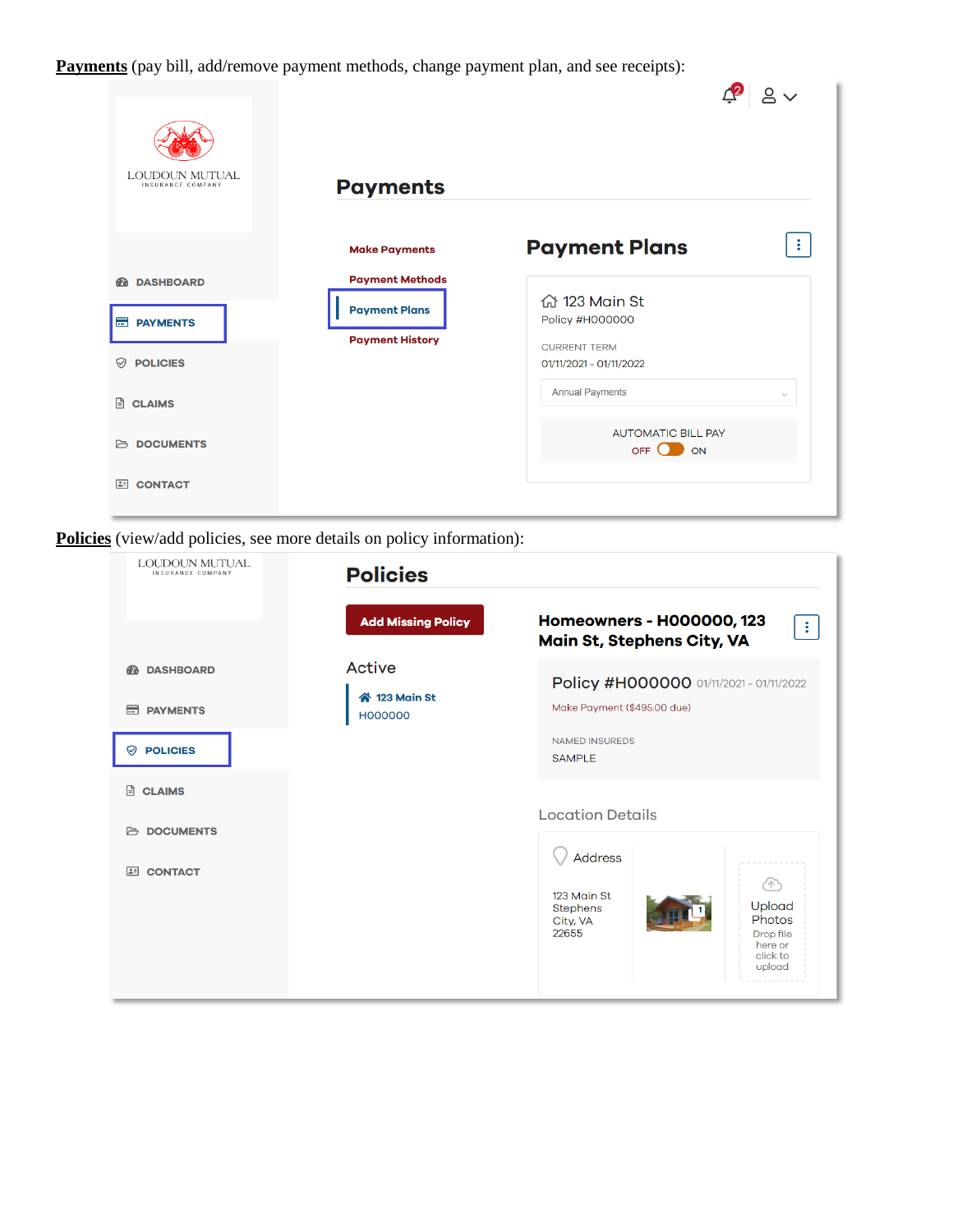## **Claims** (view/submit claims):

| LOUDOUN MUTUAL<br>INSURANCE COMPANY                           | <b>Claims</b>                                                             |                                                                                                                                           |                                   |
|---------------------------------------------------------------|---------------------------------------------------------------------------|-------------------------------------------------------------------------------------------------------------------------------------------|-----------------------------------|
| <b><i>A</i></b> DASHBOARD                                     |                                                                           | <b>File a Claim</b><br>We are here to help you through a loss with a simple and convenient<br>claims process. You can file a claim below. |                                   |
|                                                               | 日                                                                         | POLICY NUMBER *                                                                                                                           |                                   |
| <b>Ed PAYMENTS</b>                                            |                                                                           | ← Policy # H000000 (Active)                                                                                                               |                                   |
| $\heartsuit$ POLICIES                                         | Your account doesn't<br>have any claims yet.                              | <b>LOCATION</b> *                                                                                                                         |                                   |
|                                                               | Use the form to the<br>right to file your first                           | 123 Main St null, Stephens City, VA, v                                                                                                    | 49                                |
| <b>E</b> CLAIMS                                               | claim.                                                                    | <b>LOSS DATE *</b>                                                                                                                        | <b>Upload Photos</b>              |
| <b>ED DOCUMENTS</b>                                           |                                                                           | ■ 02/03/2021                                                                                                                              | Drop file here or click to upload |
|                                                               |                                                                           | <b>CONTACT PHONE NUMBER</b>                                                                                                               |                                   |
| <b>EI CONTACT</b>                                             |                                                                           |                                                                                                                                           |                                   |
|                                                               |                                                                           | <b>LOSS DESCRIPTION *</b>                                                                                                                 |                                   |
|                                                               |                                                                           |                                                                                                                                           | <b>SUBMIT CLAIM</b>               |
| <b>File a New Claim</b>                                       | Claim #20-2021-3<br>Policy #H000000<br>Location<br>123 Main St            | <b>Loss Description</b><br><b>TEST CLAIM</b>                                                                                              |                                   |
|                                                               | Stephens City, VA, 22655<br><b>Contact Phone Number</b><br>(123) 456-7890 |                                                                                                                                           |                                   |
|                                                               | Photos                                                                    |                                                                                                                                           |                                   |
| <b>Claims</b><br><b>Open Claims</b><br>20-2021-3<br>2/03/2021 | <b>Loss Photos</b><br>1                                                   | 47<br><b>Upload Photos</b><br>Drop file here or click to<br>upload                                                                        |                                   |
|                                                               | Adjusters (1)                                                             |                                                                                                                                           | 02/03/2021                        |